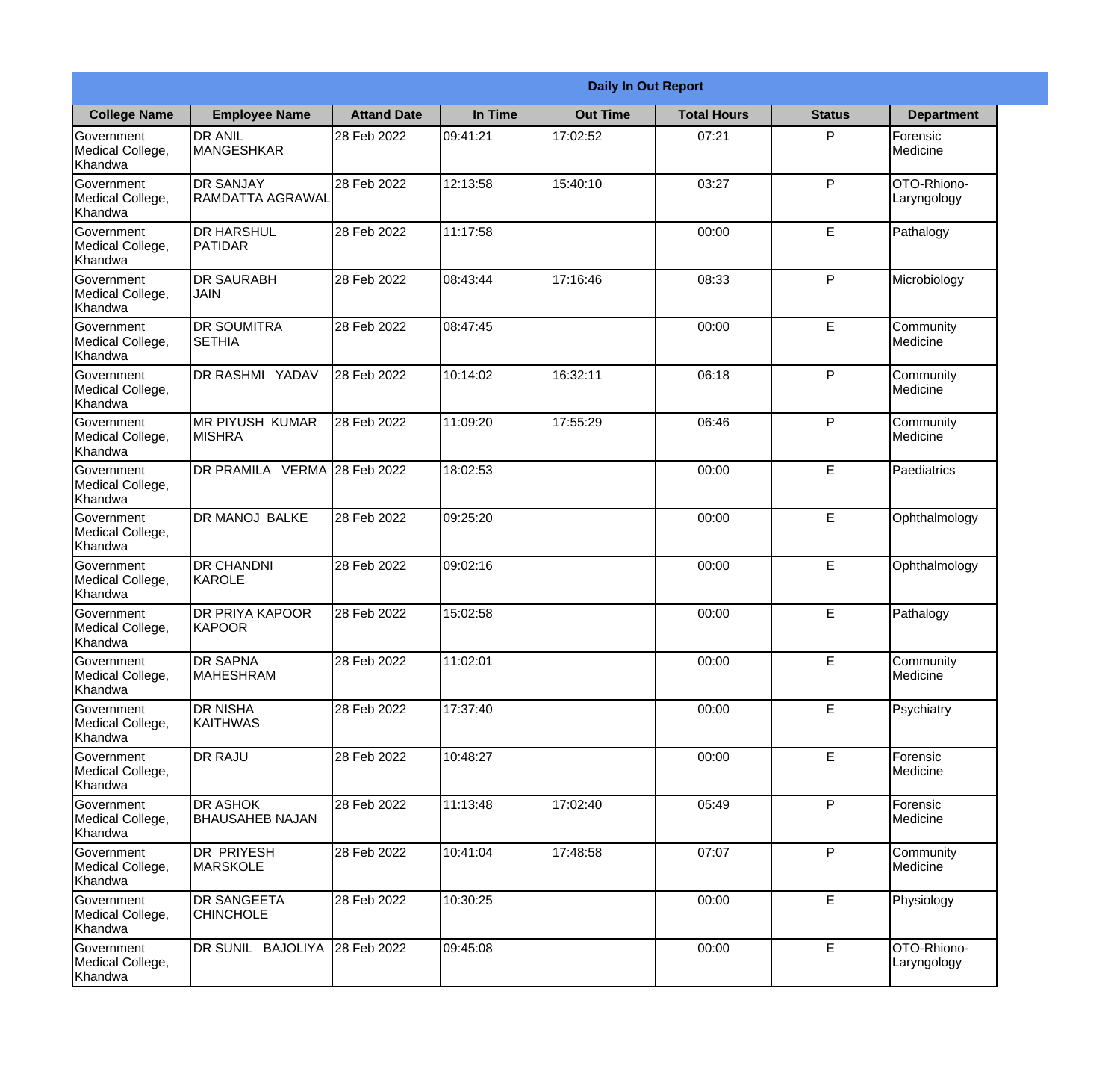| <b>Designation</b>                  | <b>Category</b> |
|-------------------------------------|-----------------|
| Assistant Professor Para Clinical   |                 |
| Professor                           | Clinical        |
| Assistant Professor   Para Clinical |                 |
| Associate Professor   Para Clinical |                 |
| <b>Assistant Professor</b>          | Para Clinical   |
| Assistant Professor   Para Clinical |                 |
| Statistician                        | Para Clinical   |
| Professor                           | Clinical        |
| Assistant Professor                 | Clinical        |
| <b>Assistant Professor</b>          | Clinical        |
| Demonstrator/Tutor   Para Clinical  |                 |
| Associate Professor Para Clinical   |                 |
| Assistant Professor   Clinical      |                 |
| Demonstrator/Tutor   Para Clinical  |                 |
| Associate Professor Para Clinical   |                 |
| Associate Professor   Para Clinical |                 |
| Demonstrator/Tutor   Non Clinical   |                 |
| <b>Assistant Professor</b>          | <b>Clinical</b> |

## **Daily In Out Report**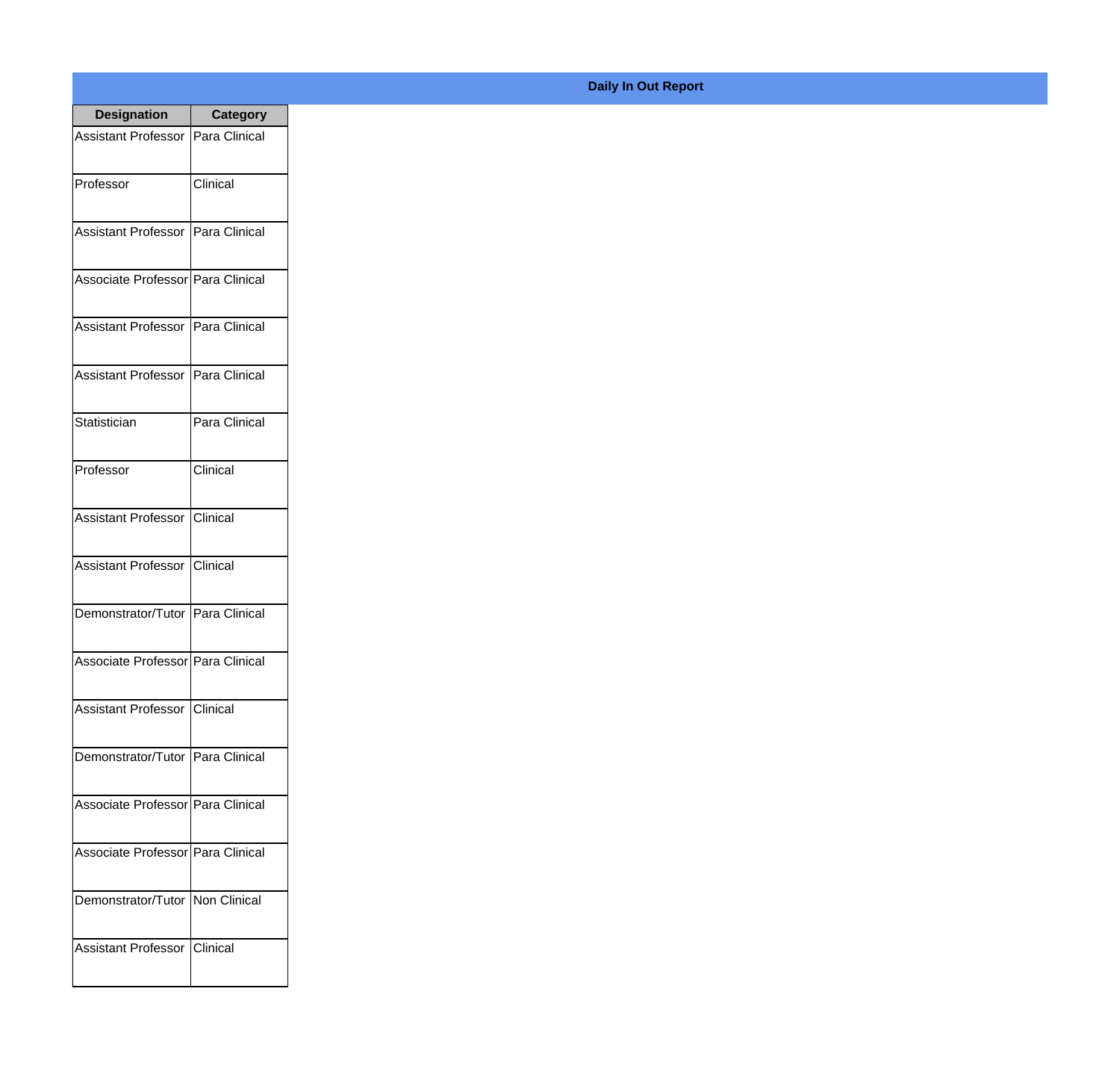|                                                   |                                         |             |           |          | <b>Daily In Out Report</b> |   |                             |
|---------------------------------------------------|-----------------------------------------|-------------|-----------|----------|----------------------------|---|-----------------------------|
| <b>Government</b><br>Medical College,<br>Khandwa  | IDR NISHA MANDLOI<br><b>IPANWAR</b>     | 28 Feb 2022 | 109:43:57 | 16:42:24 | 06:59                      | P | Obstetrics &<br>Gynaecology |
| Government<br>Medical College,<br>Khandwa         | <b>IDR MUKTESHWARI</b><br><b>IGUPTA</b> | 28 Feb 2022 | 10:48:59  |          | 00:00                      | Е | Pharmacology                |
| <b>IGovernment</b><br>Medical College,<br>Khandwa | <b>IDR PURTI AGARWAL</b><br>ISAINI      | 28 Feb 2022 | 10:44:54  |          | 00:00                      | E | Pathalogy                   |
| <b>Sovernment</b><br>Medical College,<br>Khandwa  | <b>IDR YASHPAL RAY</b>                  | 28 Feb 2022 | 14:07:05  |          | 00:00                      | Е | Anatomy                     |
| Government<br>Medical College,<br>Khandwa         | <b>WAGHMARE</b><br>IRENU                | 28 Feb 2022 | 18:54:53  |          | 00:00                      | Е | Community<br>Medicine       |